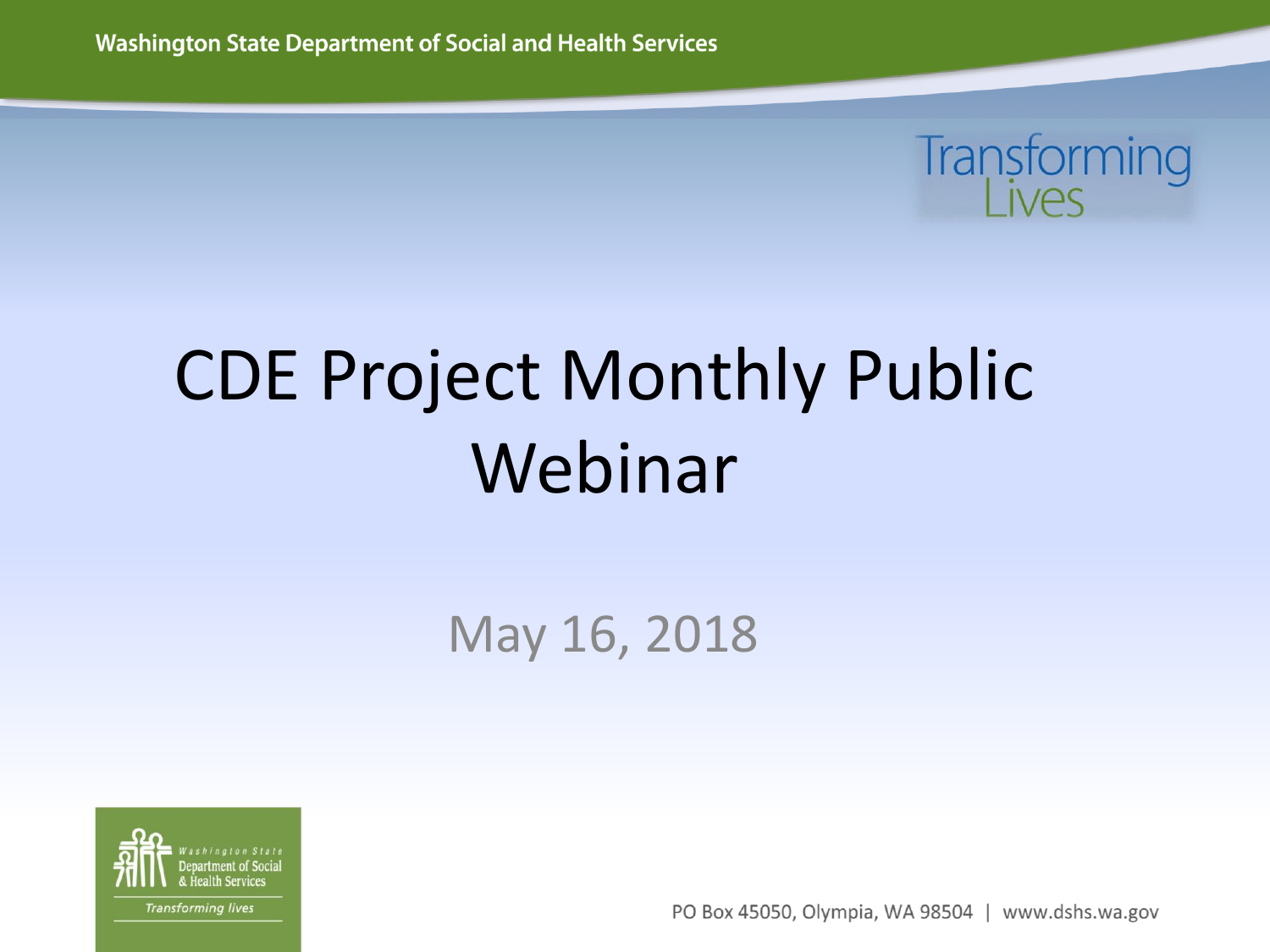### Question

# Did you participate in the April Consumer Directed Employer Webinar?

- A. Yes
- B. No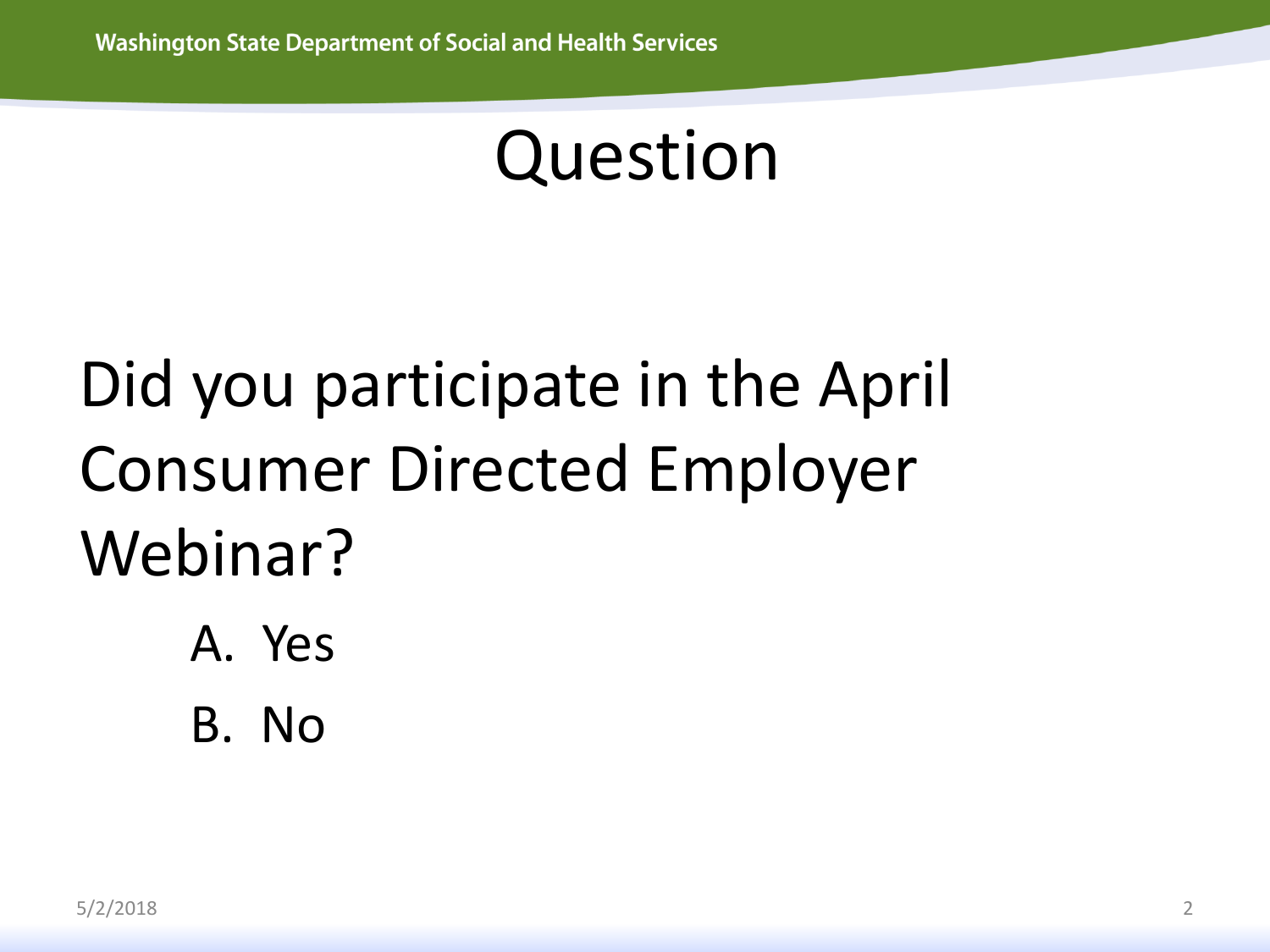### Question

How would you rate your level of knowledge about the Consumer Directed Employer?

- A. I'm an expert
- B. I have a good understanding
- C. I have heard of it
- D. I don't really know much about it yet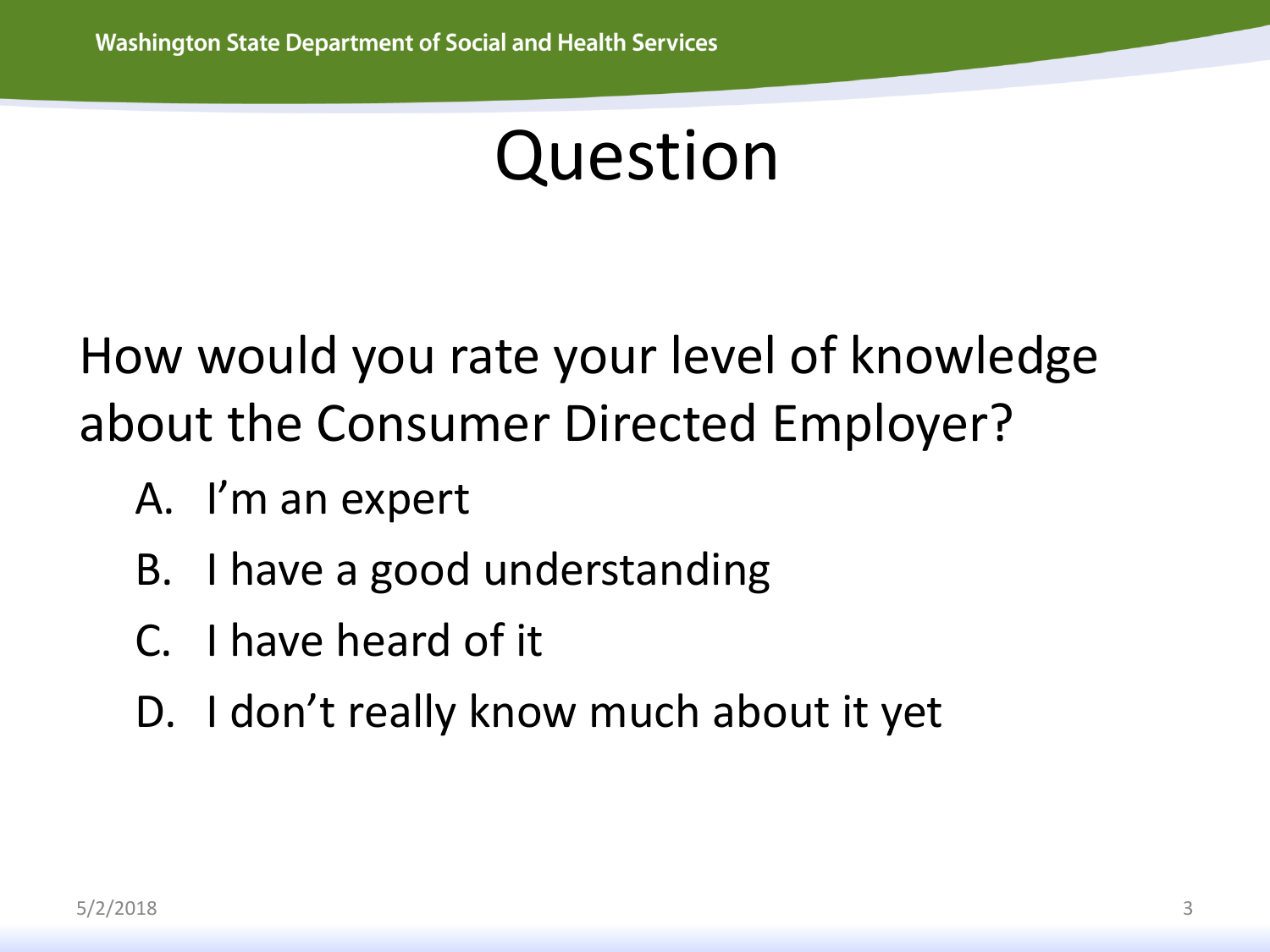# What is the CDE?

The Consumer Directed Employment project will transfer the administrative functions and responsibilities of IP management from DSHS and AAA case management staff to the Consumer Directed Employer.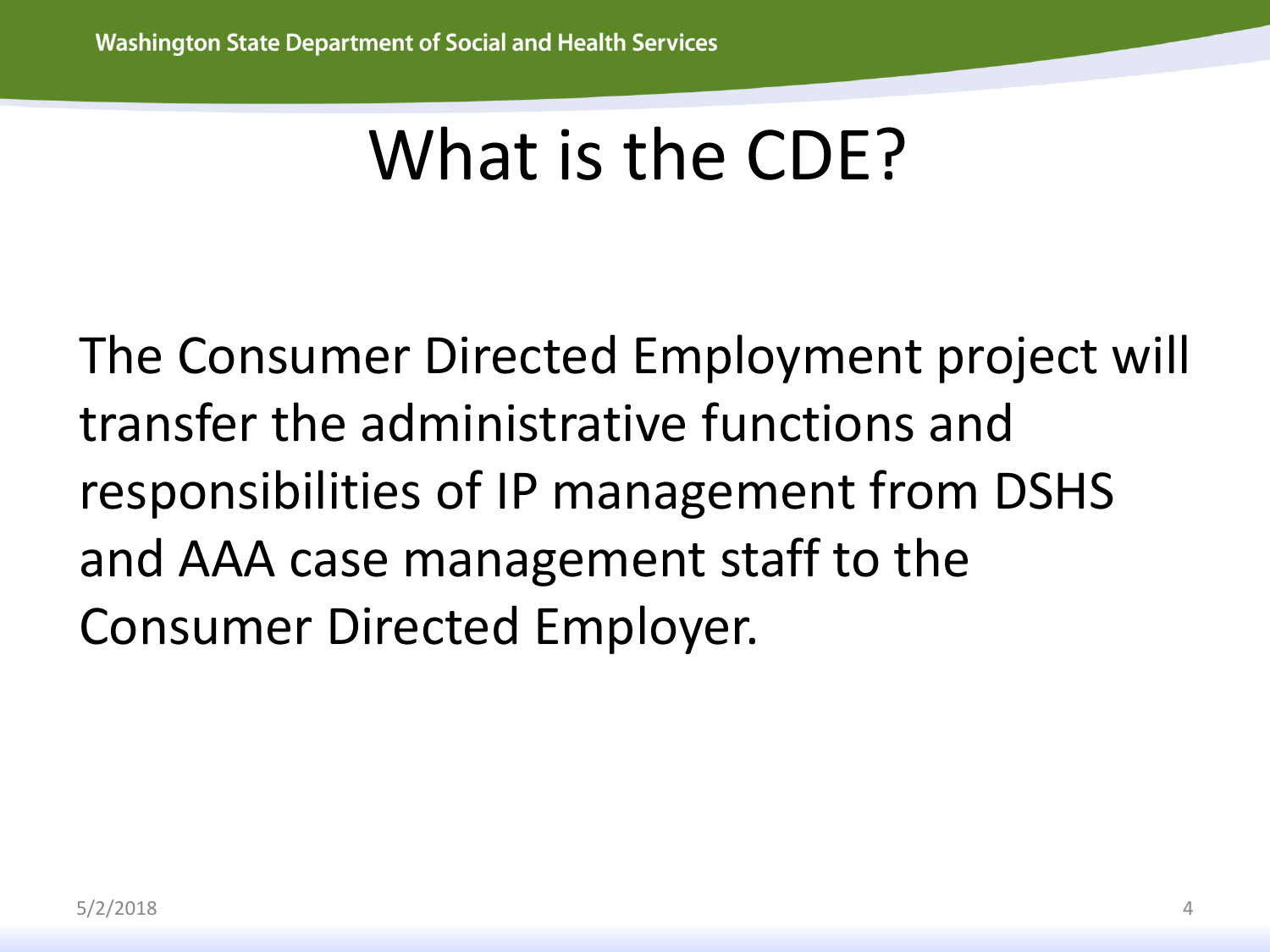# Vision

#### **More Time and Efficiency**

- Participants will have more time from case managers
- Case management staff will have more time to work with participants to support activities to maintain their health and wellbeing.
- IPs will work with a single entity for payroll, tax reporting, credentialing, and other concerns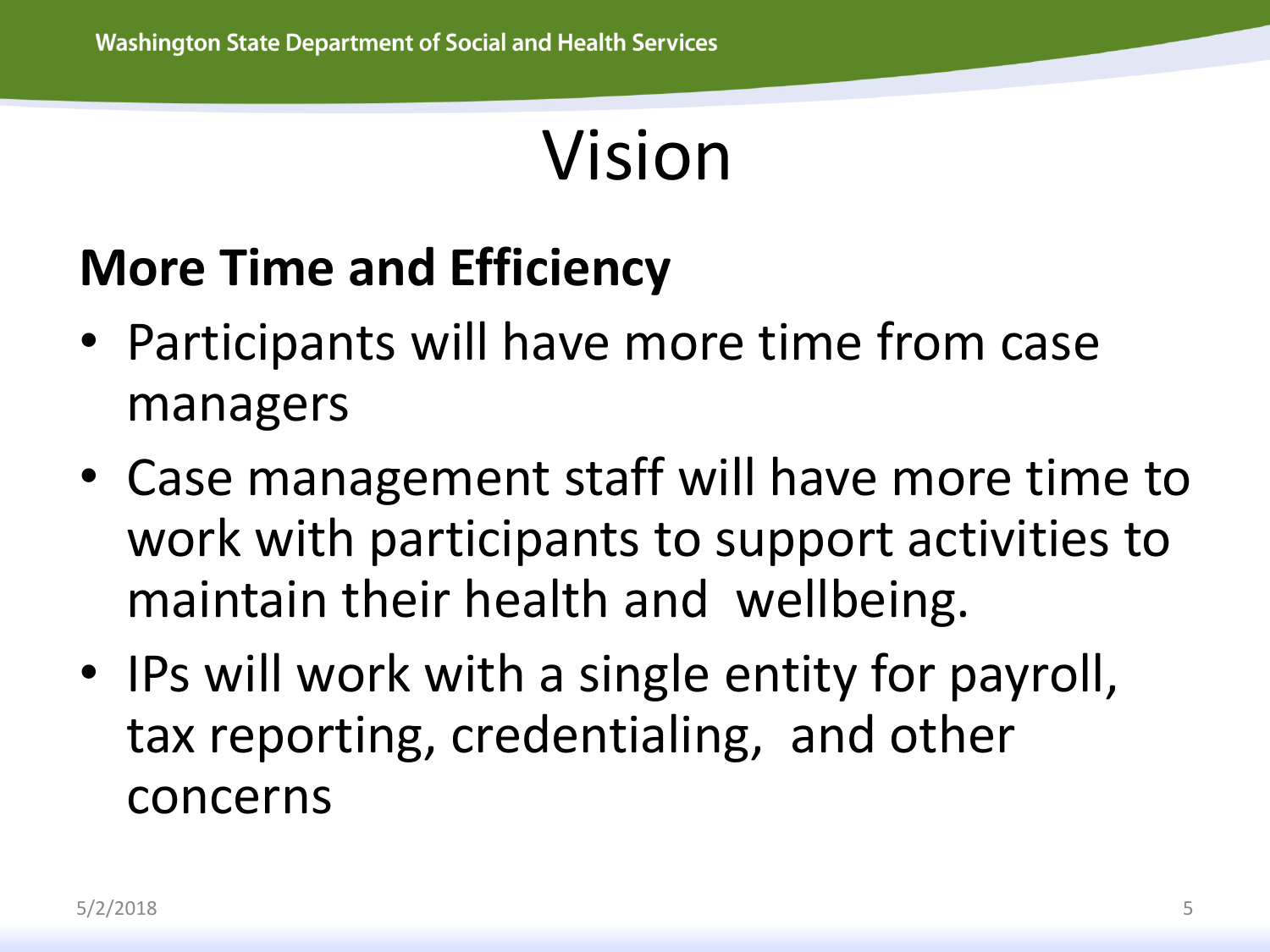CDE operations must be responsive to the needs of participants, families, the IP workforce, Area Agencies on Aging and the Department of Social and Health Services:

1. Client-centered and self-directed care remains the top priority in the implementation of the CDE. Clients must retain authority to select, schedule, supervise, manage and dismiss their individual providers.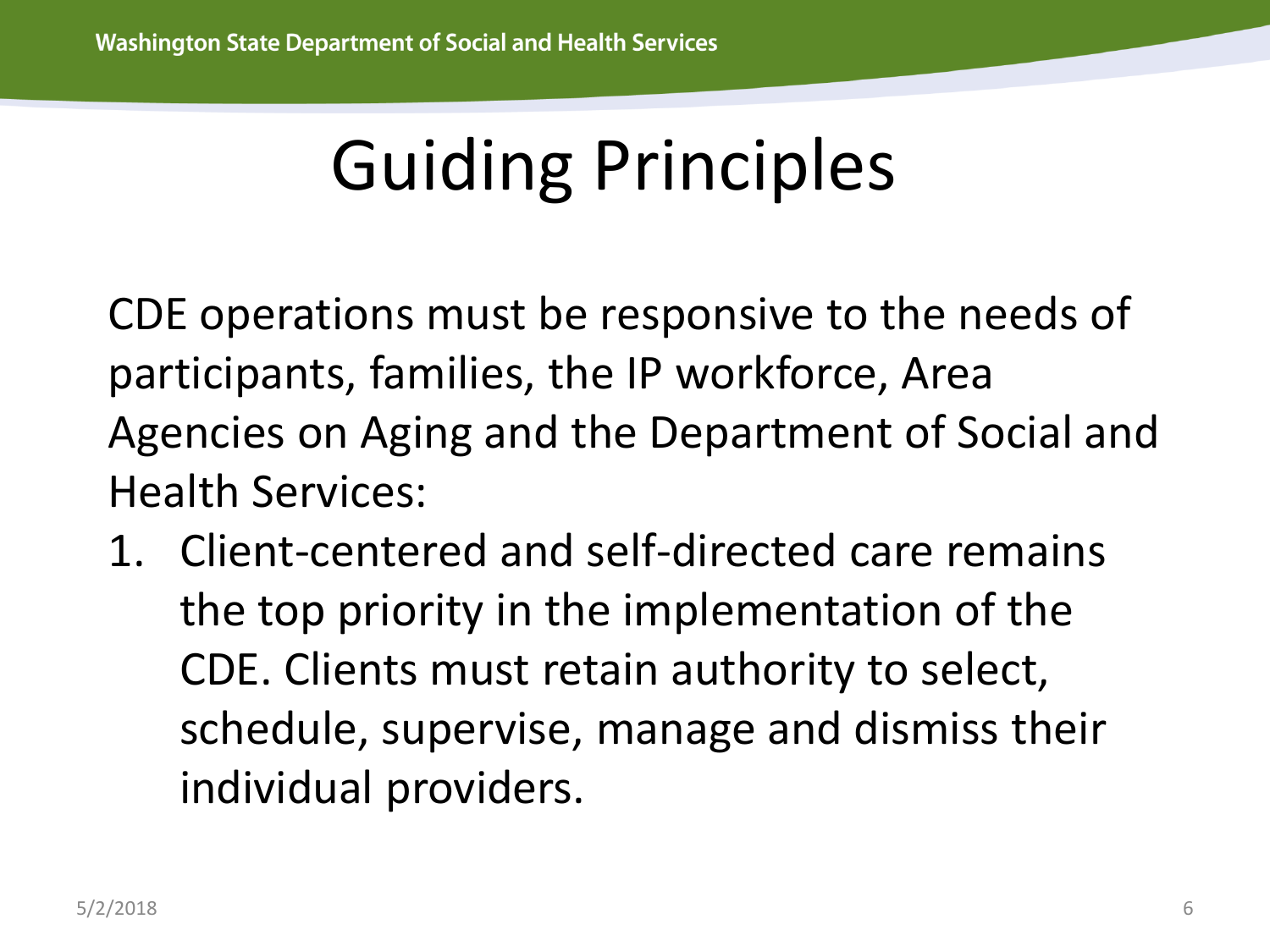- 2. The CDE operations will promote the growth and sustainability of a high-performing, skilled, professional workforce.
- 3. The CDE operations will support and invest in a high quality and comprehensive pool of available individual providers across the state.
- 4. DSHS and AAAs will have no direct involvement in the administrative work of hiring, paying, and supporting IPs. This responsibility will fully fall to the CDE.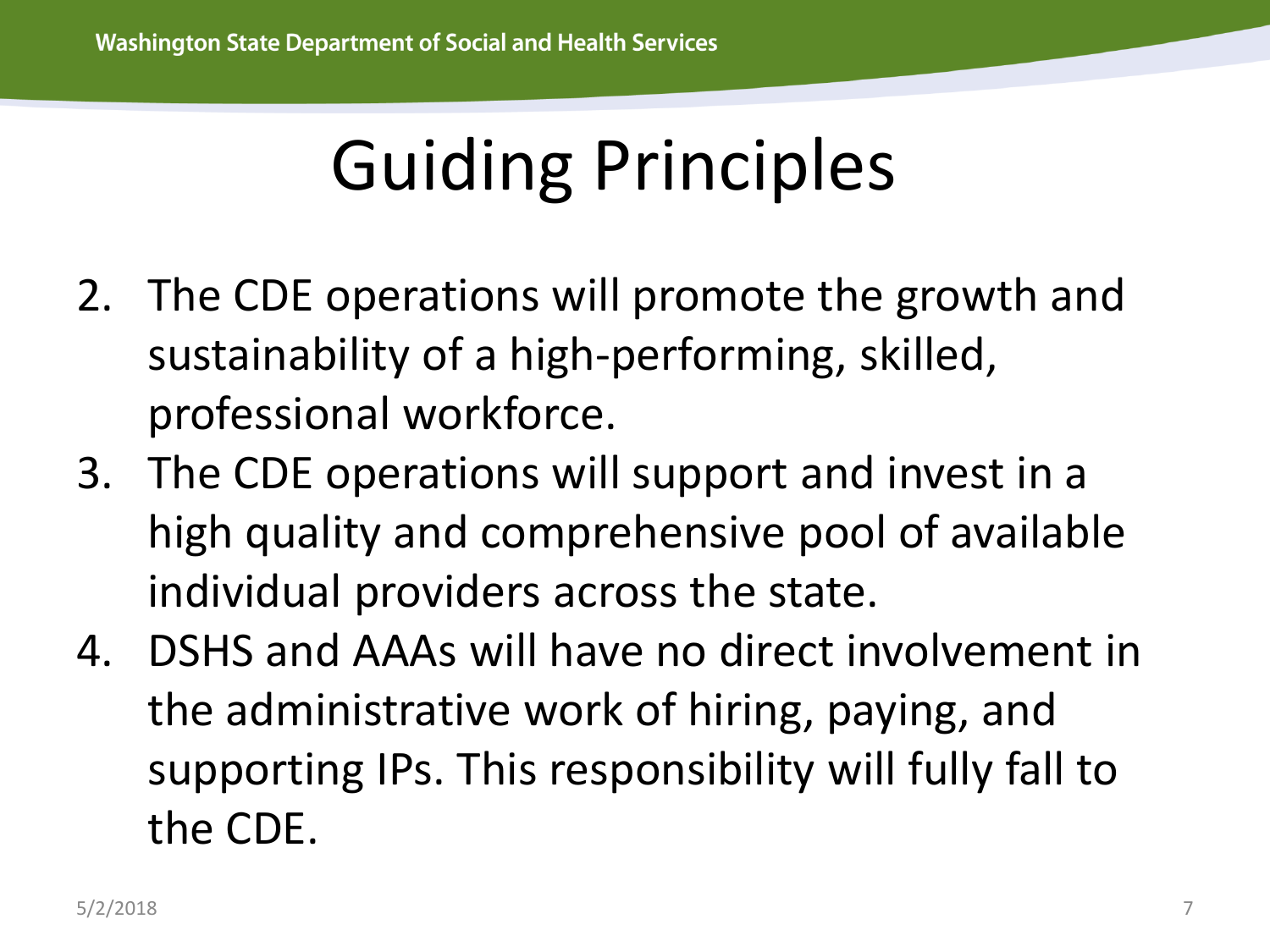- 5. The changed nature of the IP relationship with the case manager, the department, and AAAs will achieve the dual objectives of more time for case managers and less burden for DSHS and AAAs in managing IP employment related work.
- 6. DSHS is purchasing services from the vendor. The department will define outcomes and requirements, not methods or means.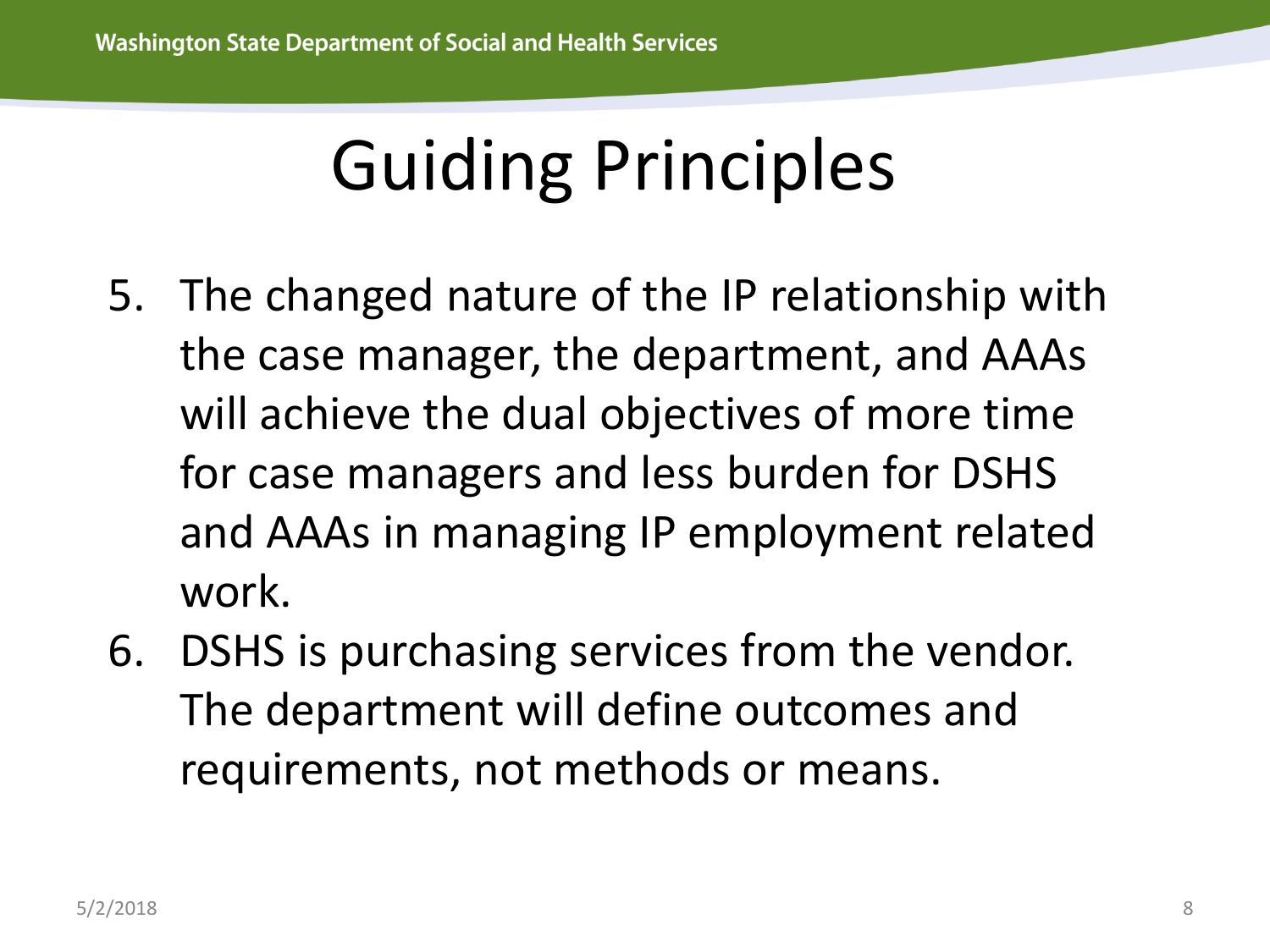- 7. DSHS will prioritize simplicity in the CDE model and processes that are efficient, easy to use without undue burden to consumers and IPs. Processes should not delay the receipt of services or pose barriers to the employment of IPs.
- $5/2/2018$  9 8. The CDE will implement electronic visit verification for IPs, according to federal regulations.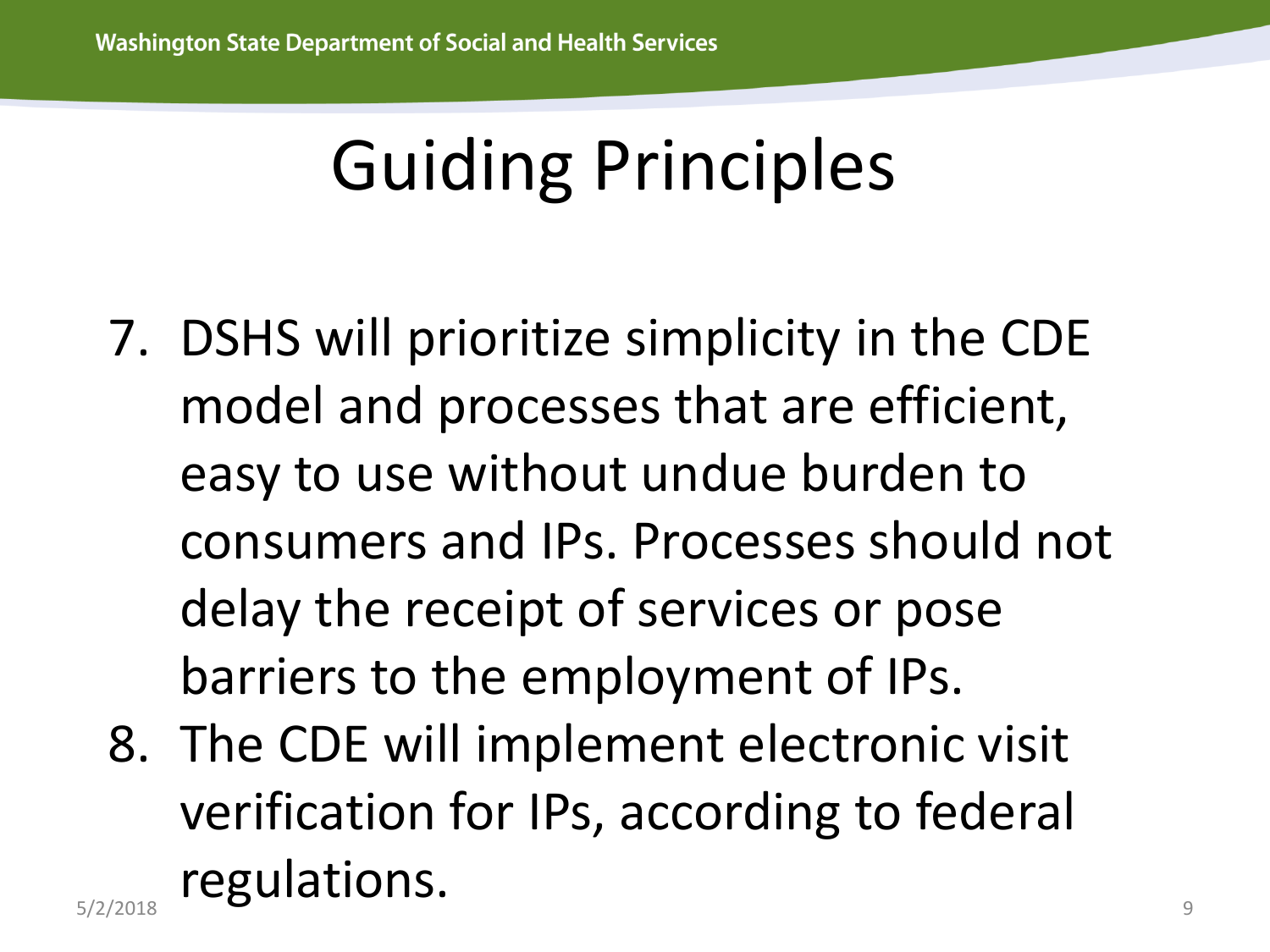9. Exchange of data between systems must be effective and not prevent payment, delay benefits, or add complication.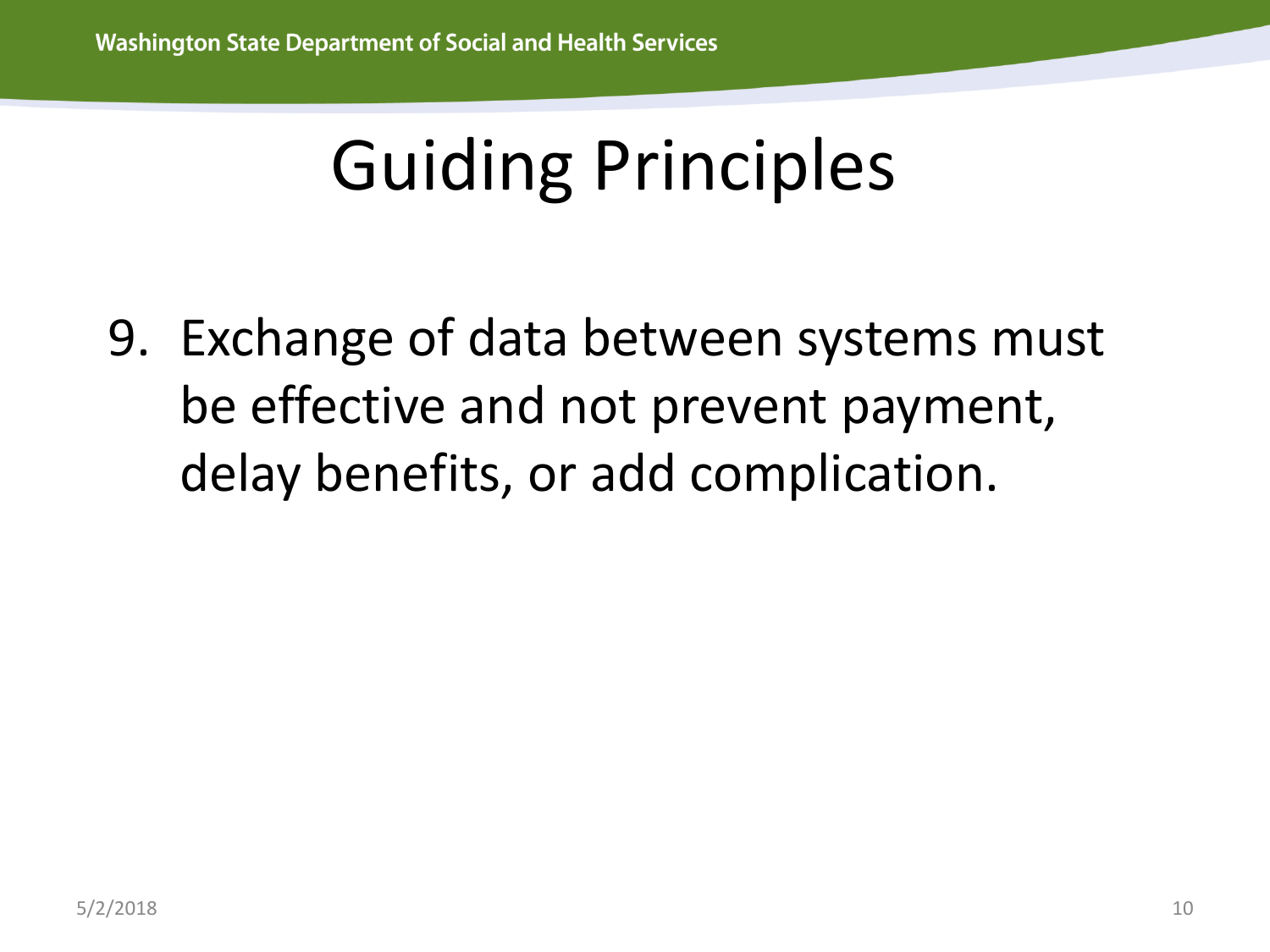### Overall Timeline

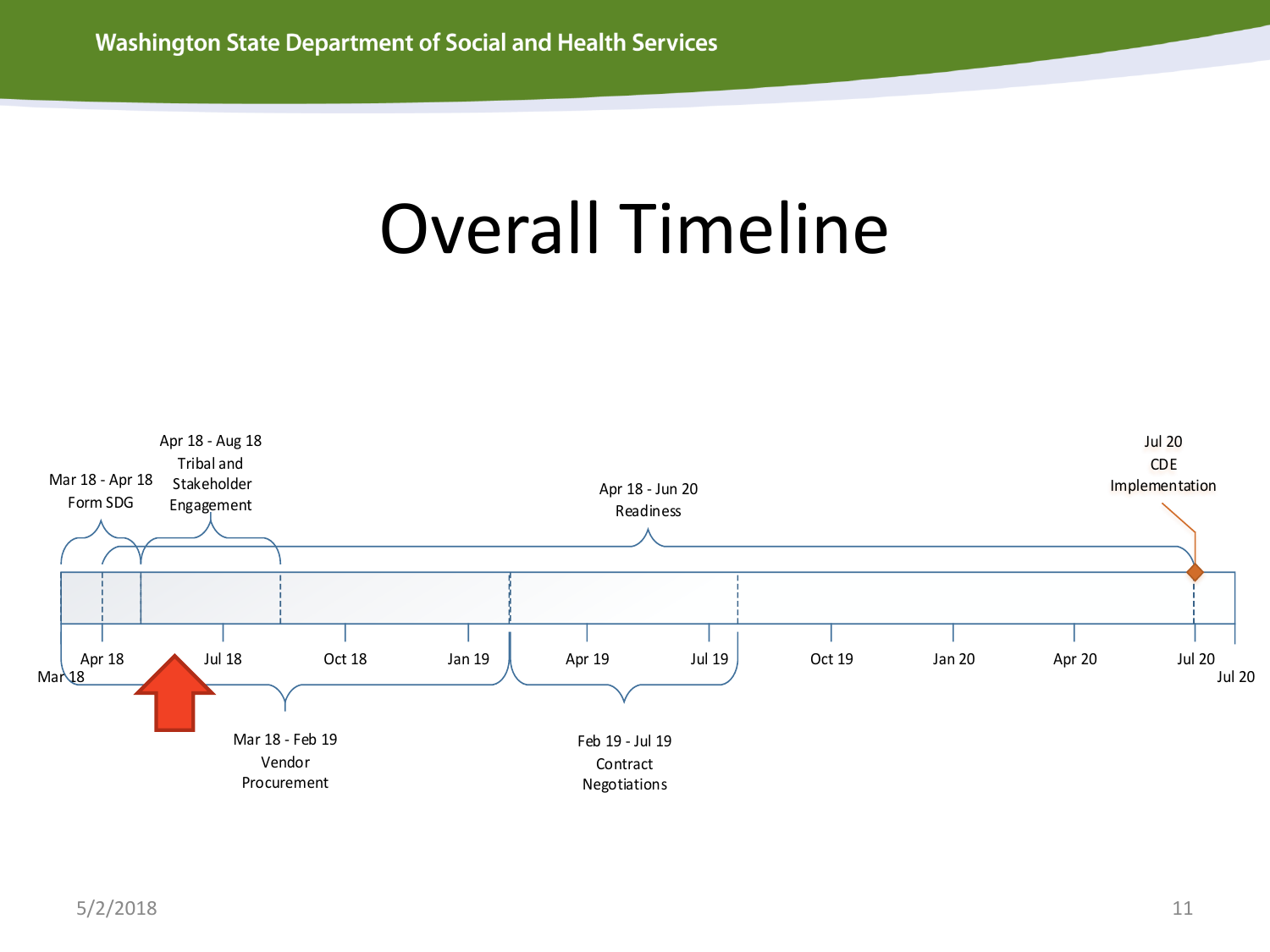# Project Startup and Procurement Prep Schedule

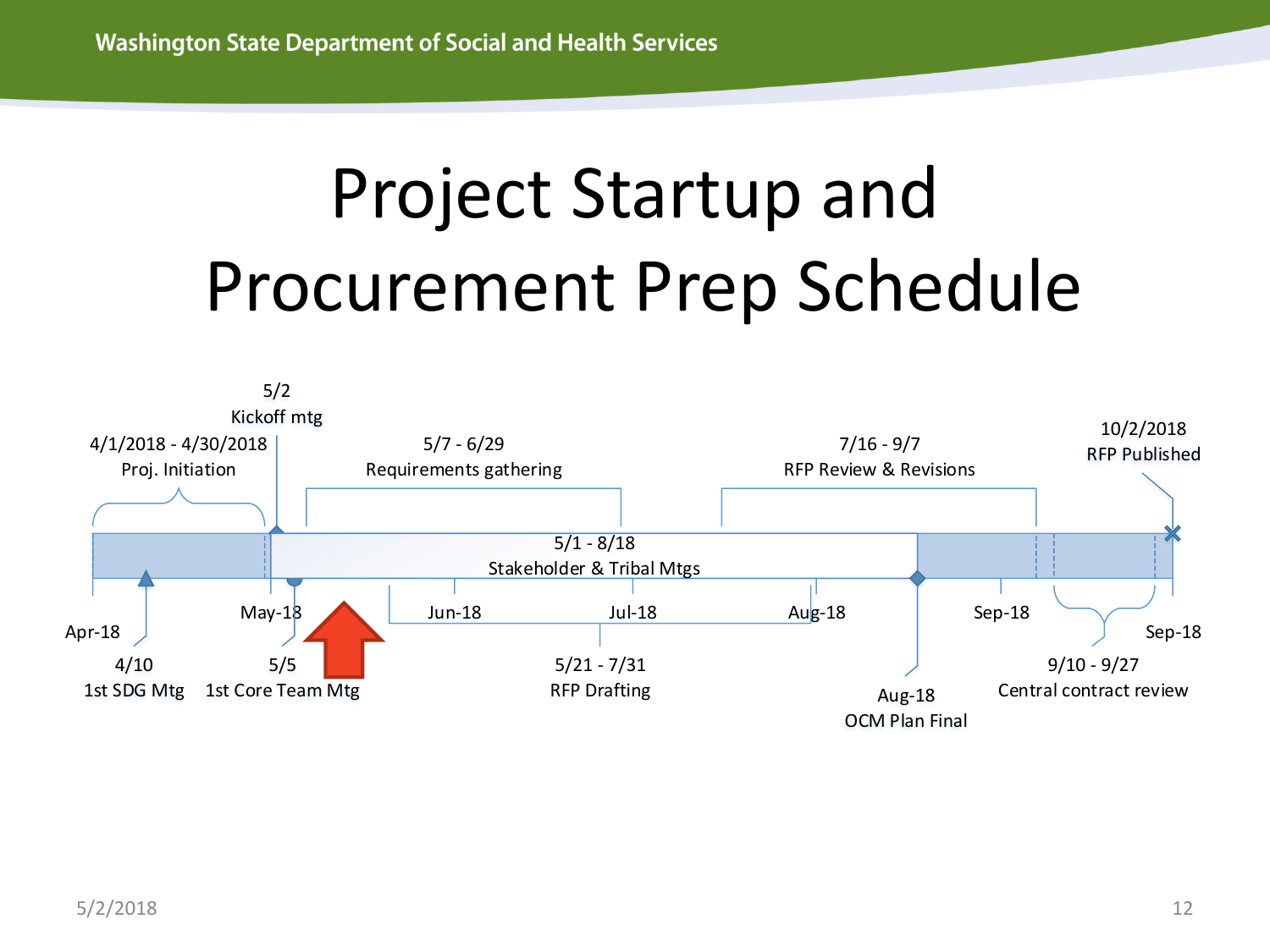### Reminder about Electronic Visit Verification

- EVV for IPs won't start until the CDE goes live.
- EVV for Home Care Agencies will start sooner and stakeholder and Tribal government discussions are beginning now.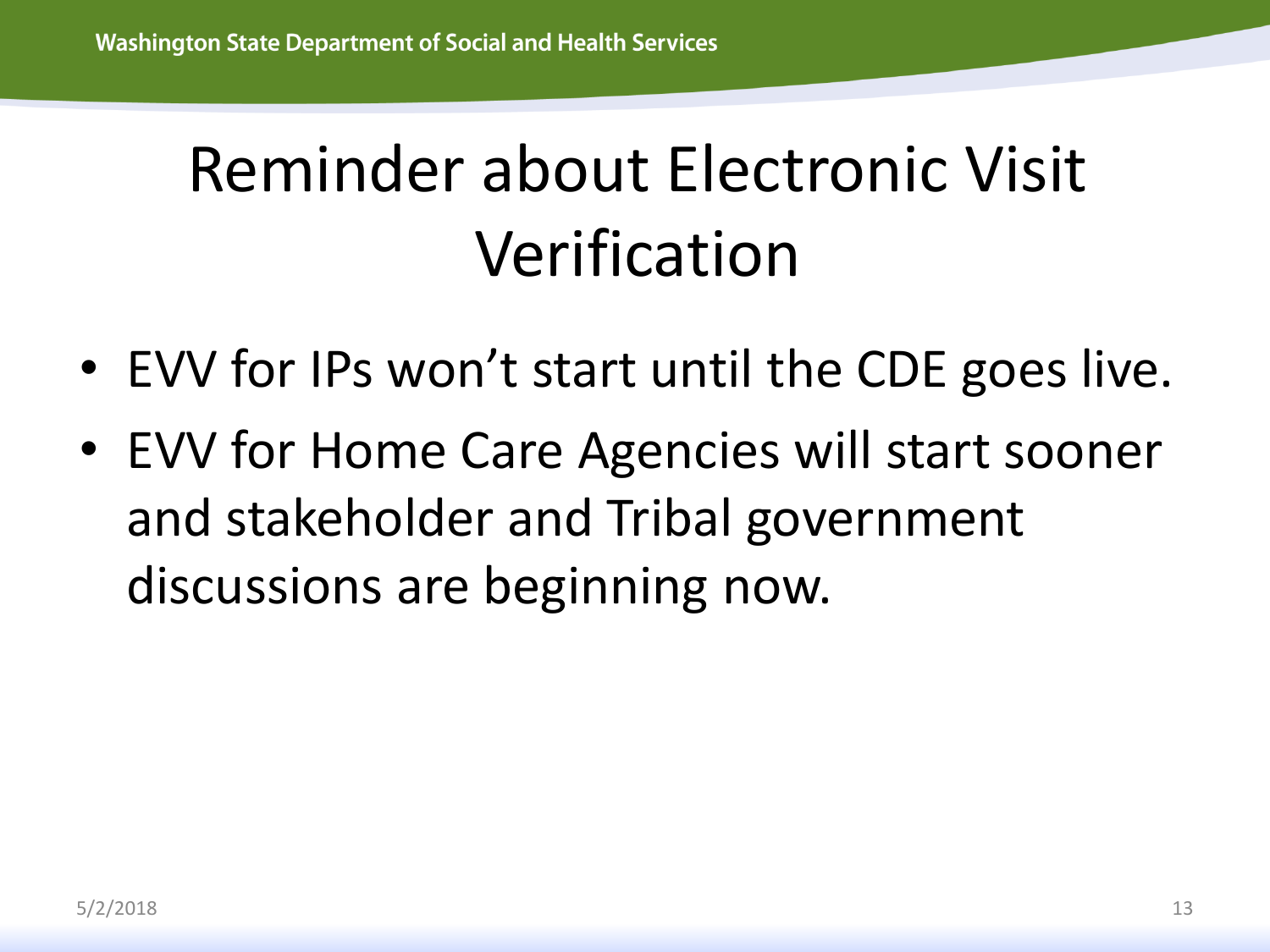### Recent Tasks

- **Project Charter in review**
- Project Management Plan in draft
- Additional market research with potential vendors
- Held a Strategic Development Group meeting
- Research on contract options
- Launched CDE website <https://www.dshs.wa.gov/altsa/cde>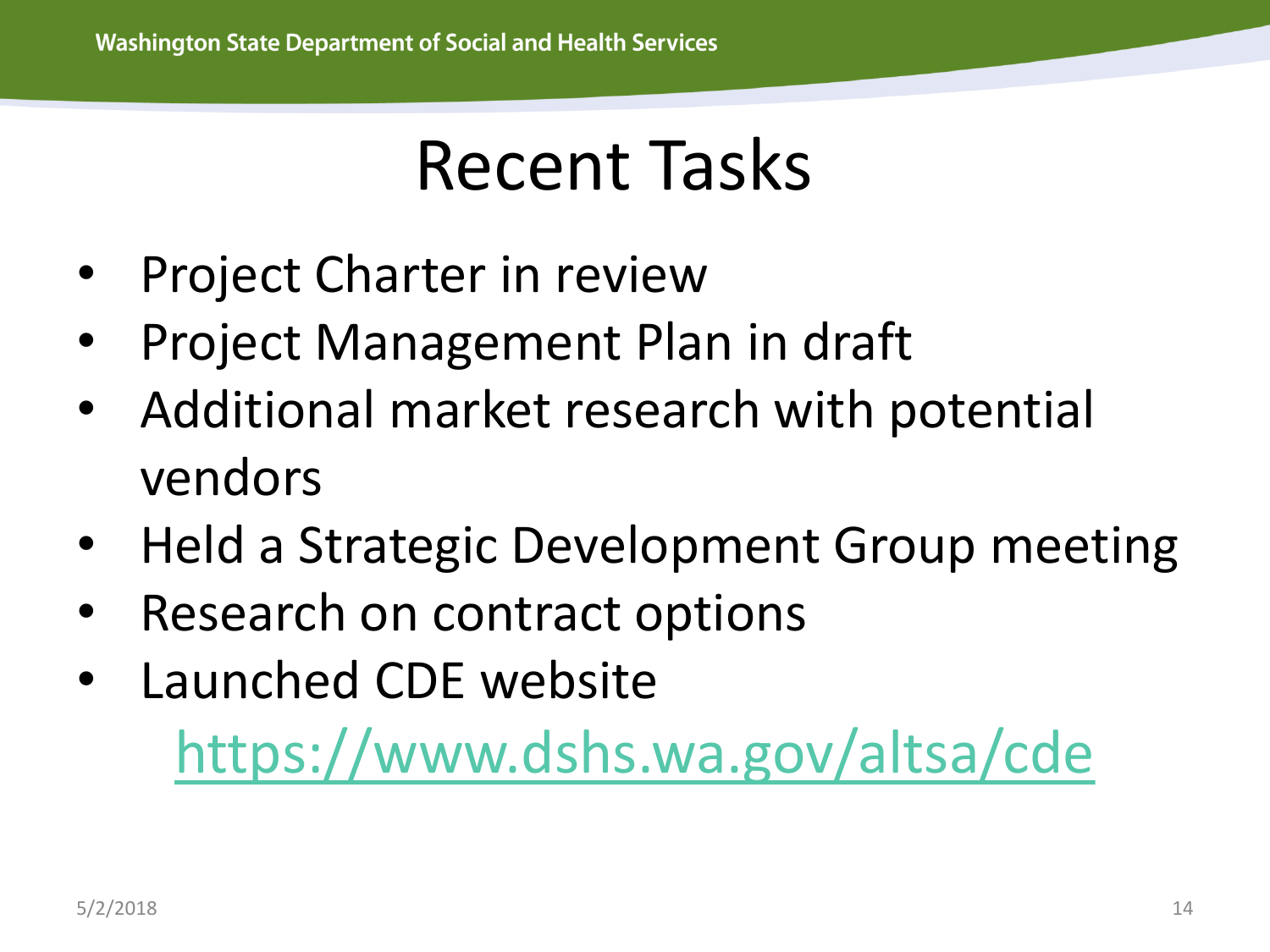# Upcoming Tasks

- Gathering requirements from State Agencies
- Development of the sample contract (to be issued with RFP)
- Complete additional market research
- Expanding the team  $-$  4 new hires
- Begin drafting RFP
- Continue developing and distributing communication materials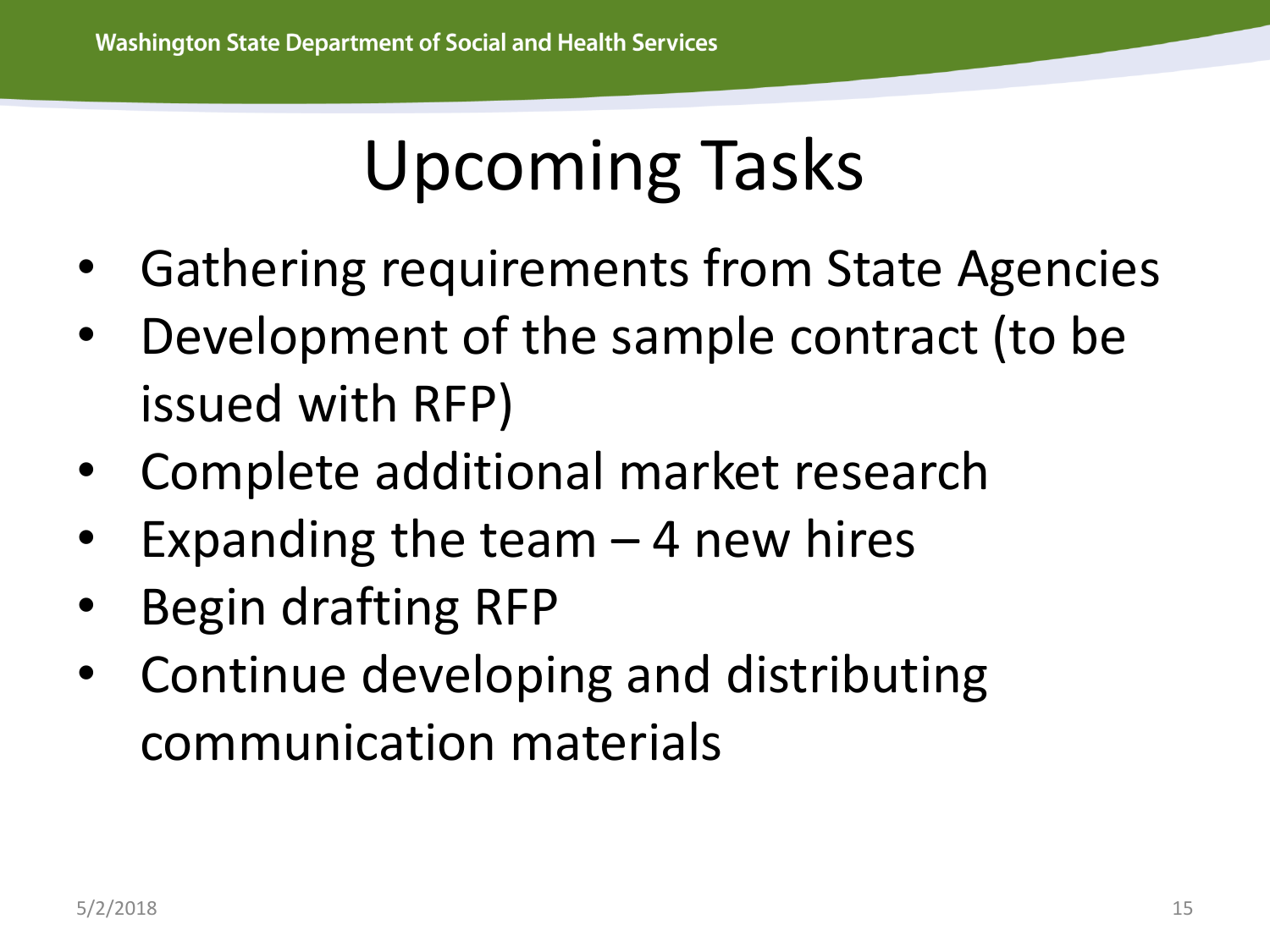# CDE Requirement Functions

| <b>Hiring</b>                         | <b>Adjusting payments</b>                  |
|---------------------------------------|--------------------------------------------|
| <b>Background check</b><br>monitoring | Provider support                           |
| <b>Training monitoring</b>            | Case management<br>interactions and issues |
| <b>Tasks from CARE</b>                | Reports                                    |
| <b>Receiving Auths from P1</b>        | Data conversion                            |
| <b>Tax and Garnishments</b>           | <b>Specialized interfaces</b>              |
| CDE billing in P1                     | Service requirements                       |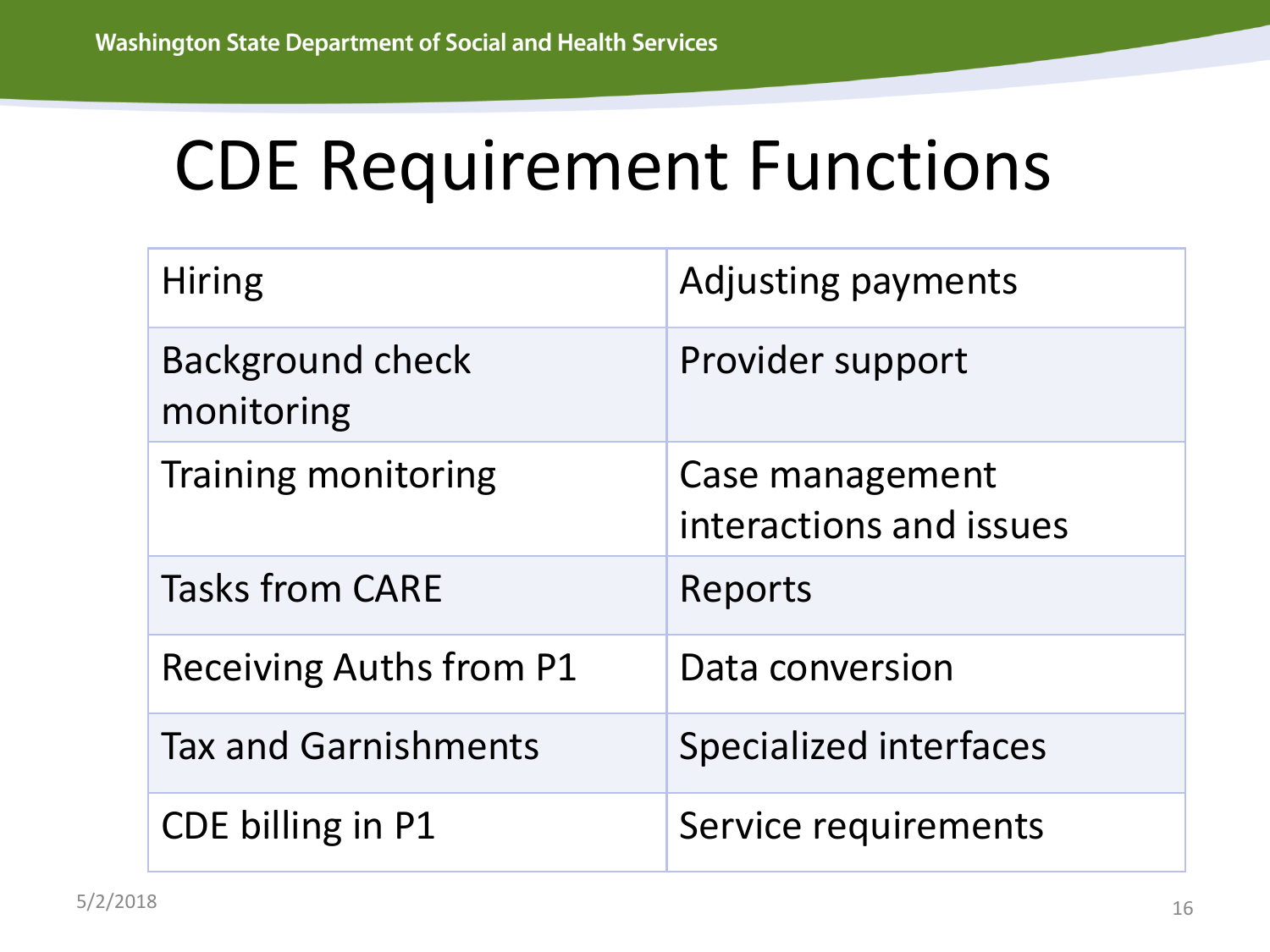# Questions from the April Webinar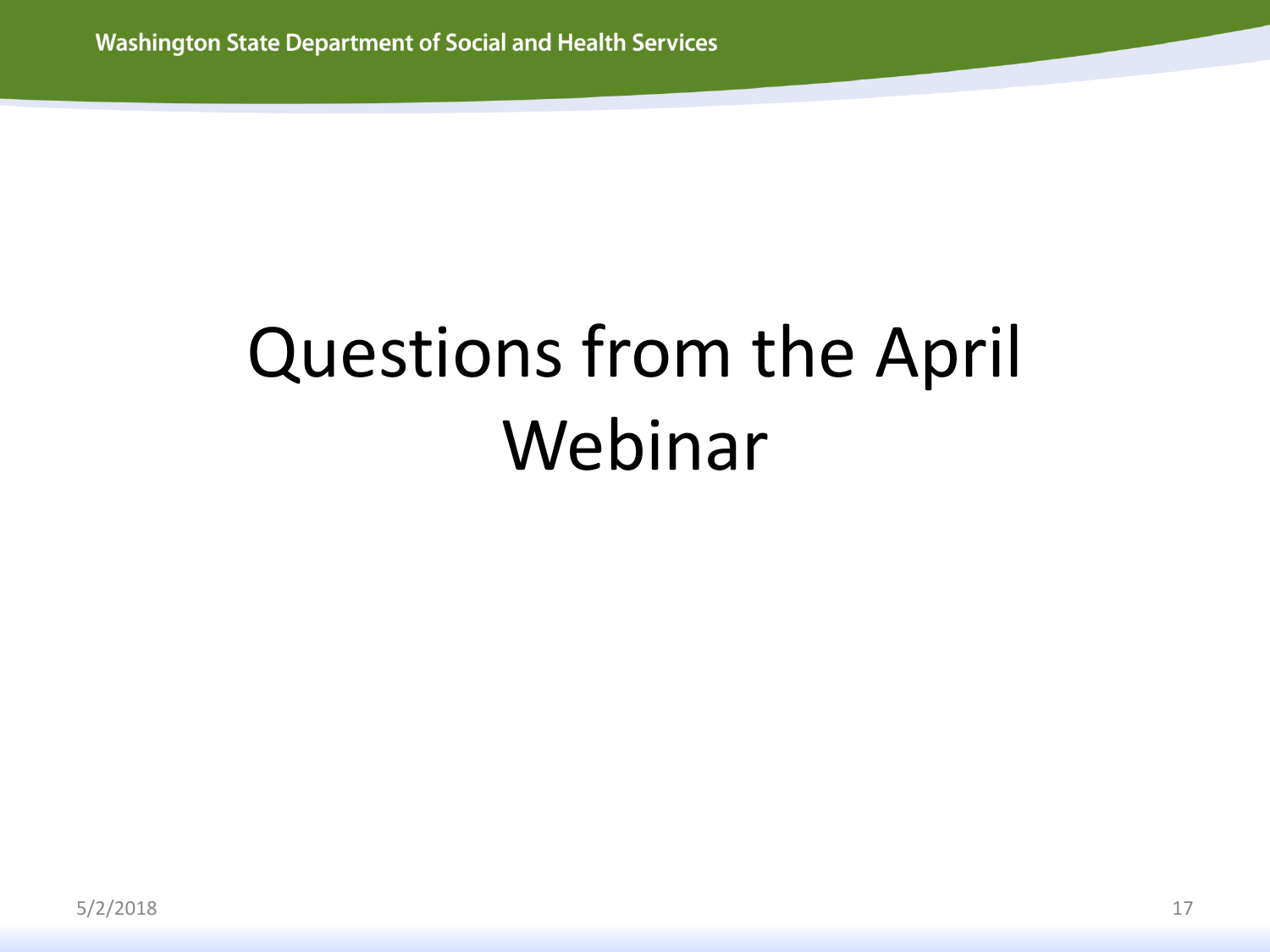# Who Employs the IP?

• The CDE is the legal employer of the IP and takes care of payroll, background checks, collecting the I-9, credentialing, tax reporting, and training requirements.

• The Client is the co-employer for purposes of selecting, scheduling, managing, supervising and dismissing the IP.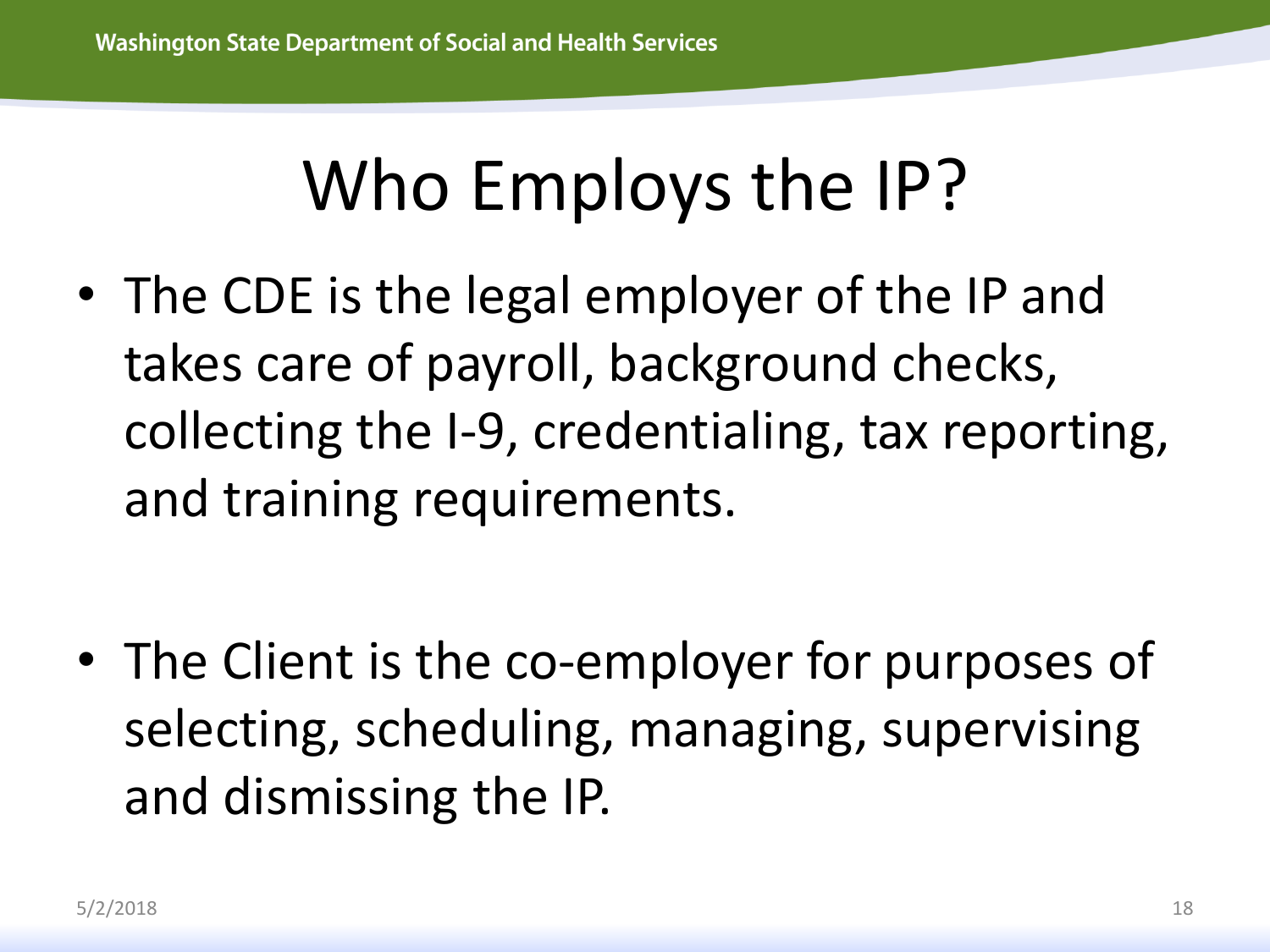### Will IPs still have contracts?

- IPs will be hired as employees of the CDE
- IPs will no longer have contracts with the Department
- The client will refer the selected IP to the CDE for hiring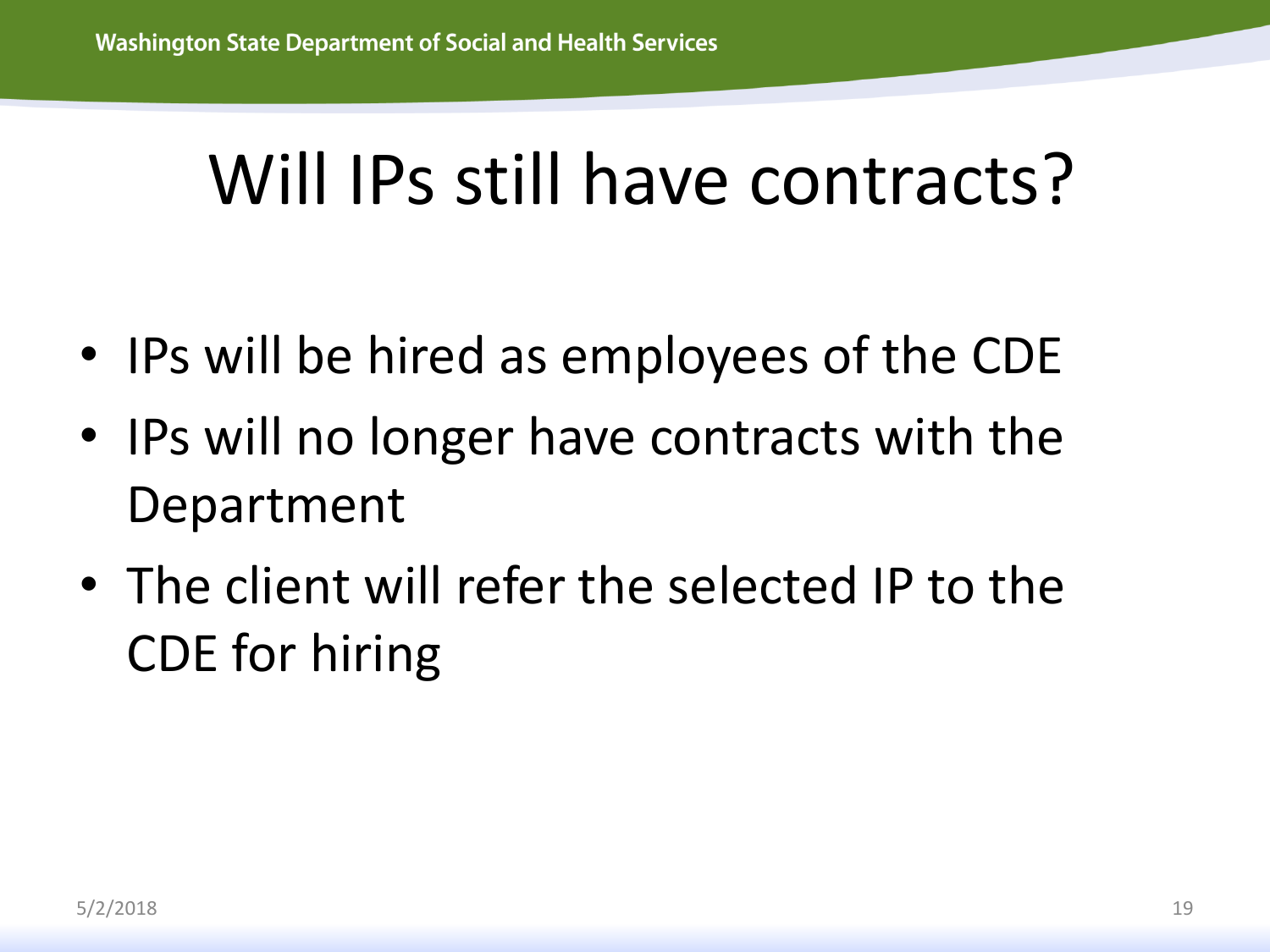# What happens to the Collective Bargaining Agreement?

- The CBA in place at the time the CDE goes live will be followed by the CDE
- The CDE will then bargain with the exclusive representative for the IP workforce.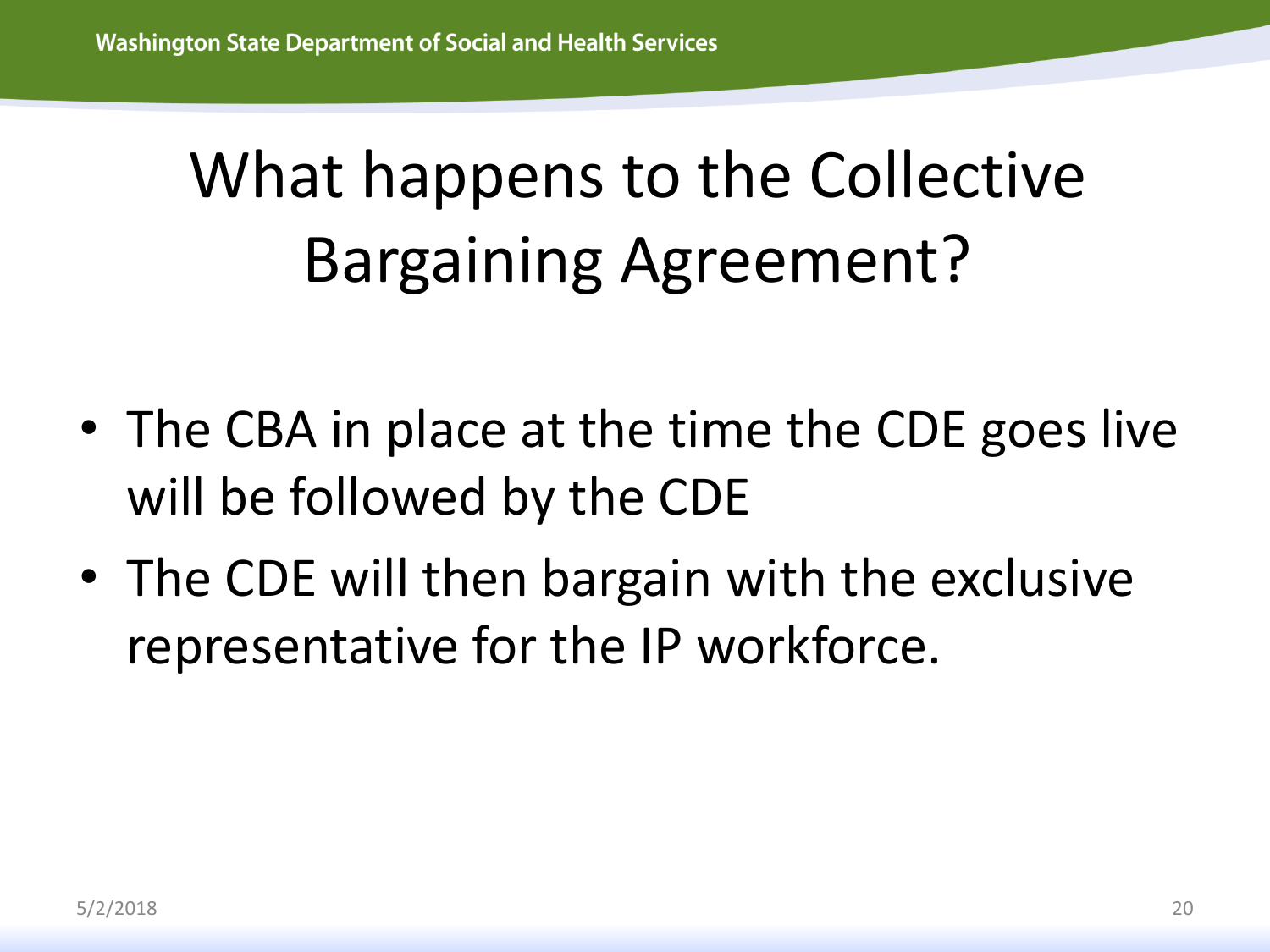## Will IP Tax Status Change?

Tax reporting status remains the same under the CDE. This includes the Difficulty of Care exclusion of income and FICA/FUTA exemptions for some groups of IPs.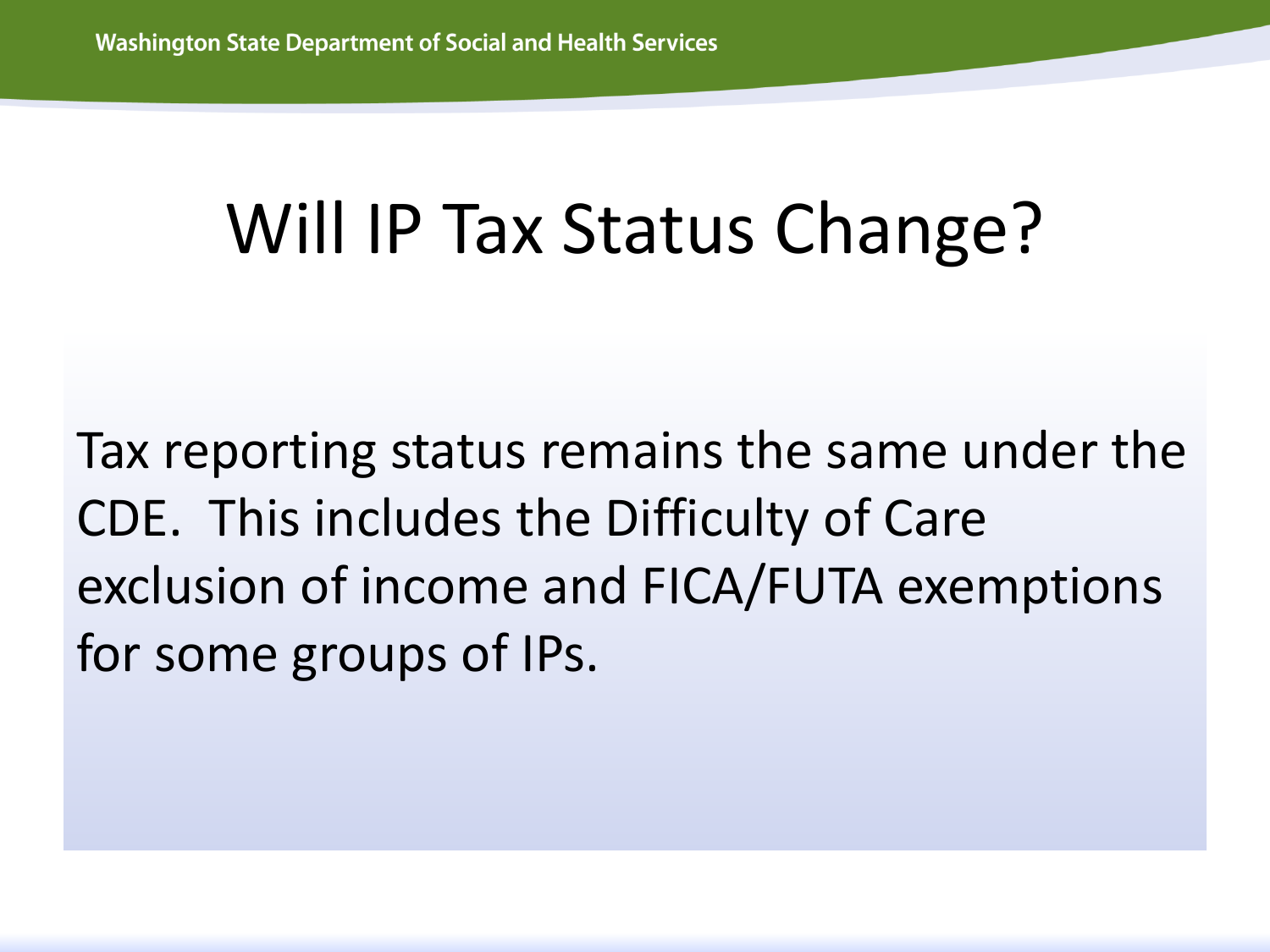# EVV and Live-In providers

- Will Live-in providers be required to use EVV-*Yes*
- How will live-in providers log a start and end time? *We are working with CMS and our legal counsel on this. We will share details on this topic when we have more information.*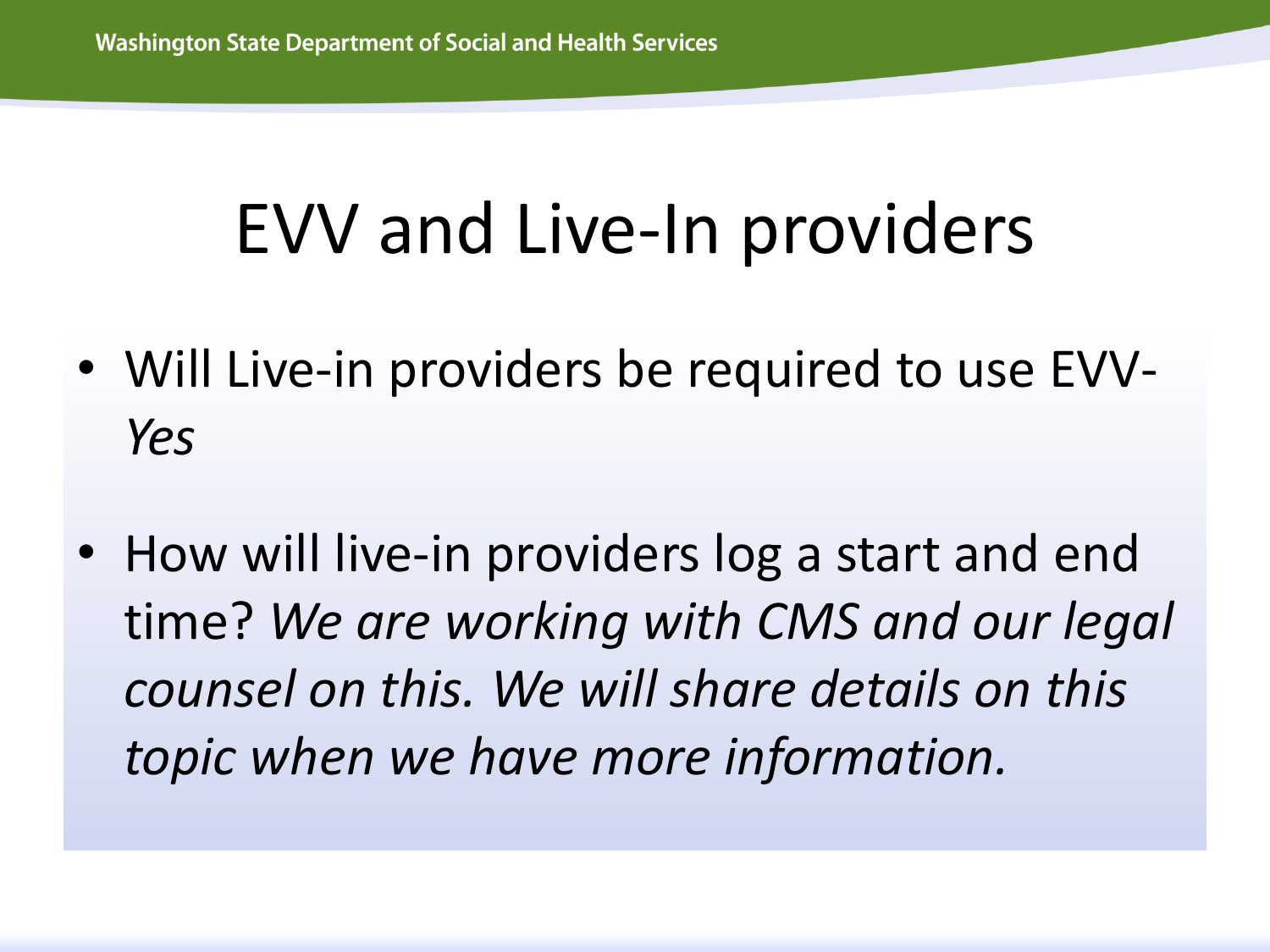### What if an IP has issues or disagrees with the CDE?

• We want the CDE to have a clear problemsolving procedure in place. Details will be worked out and shared as they become known.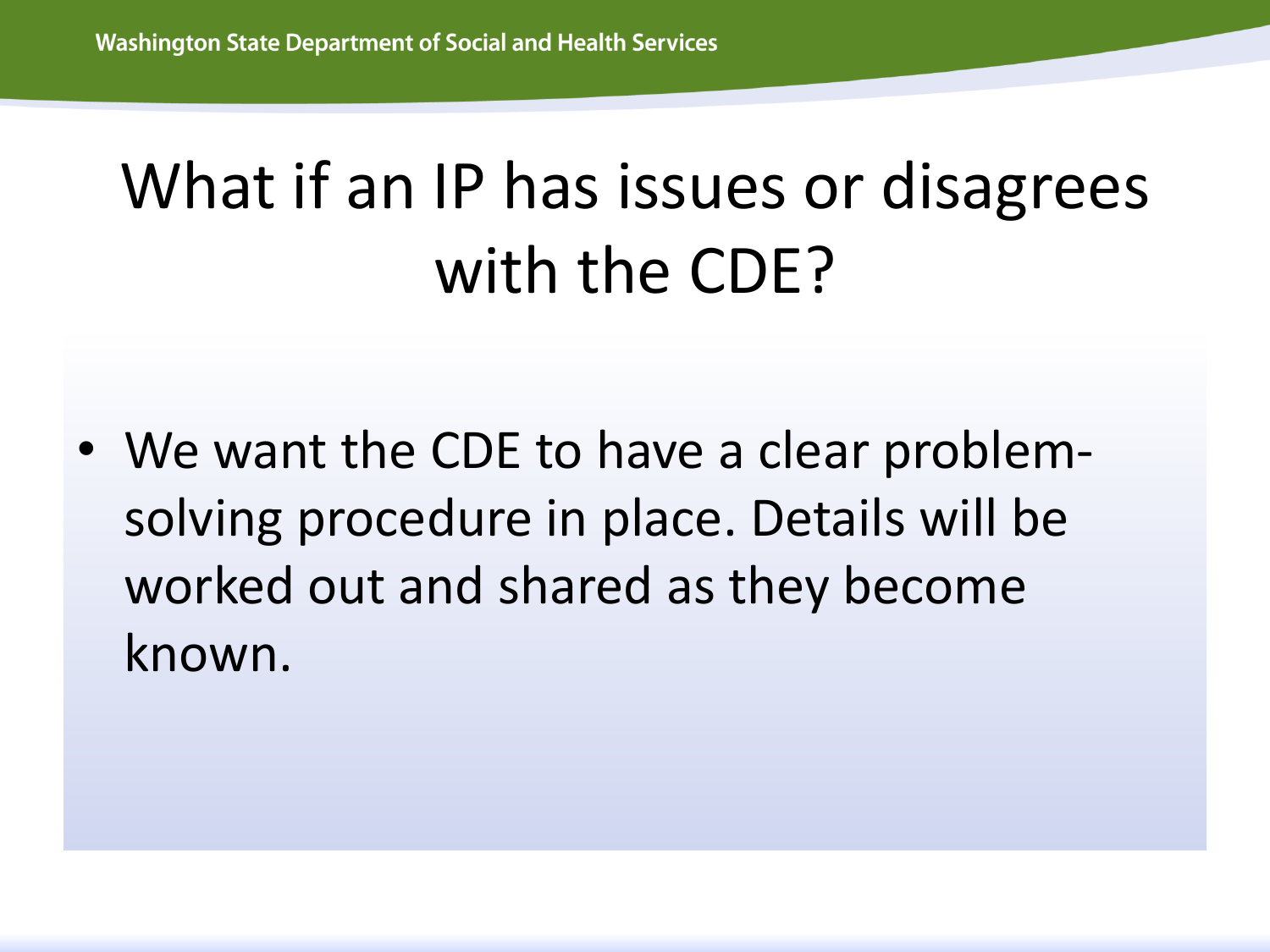### Questions?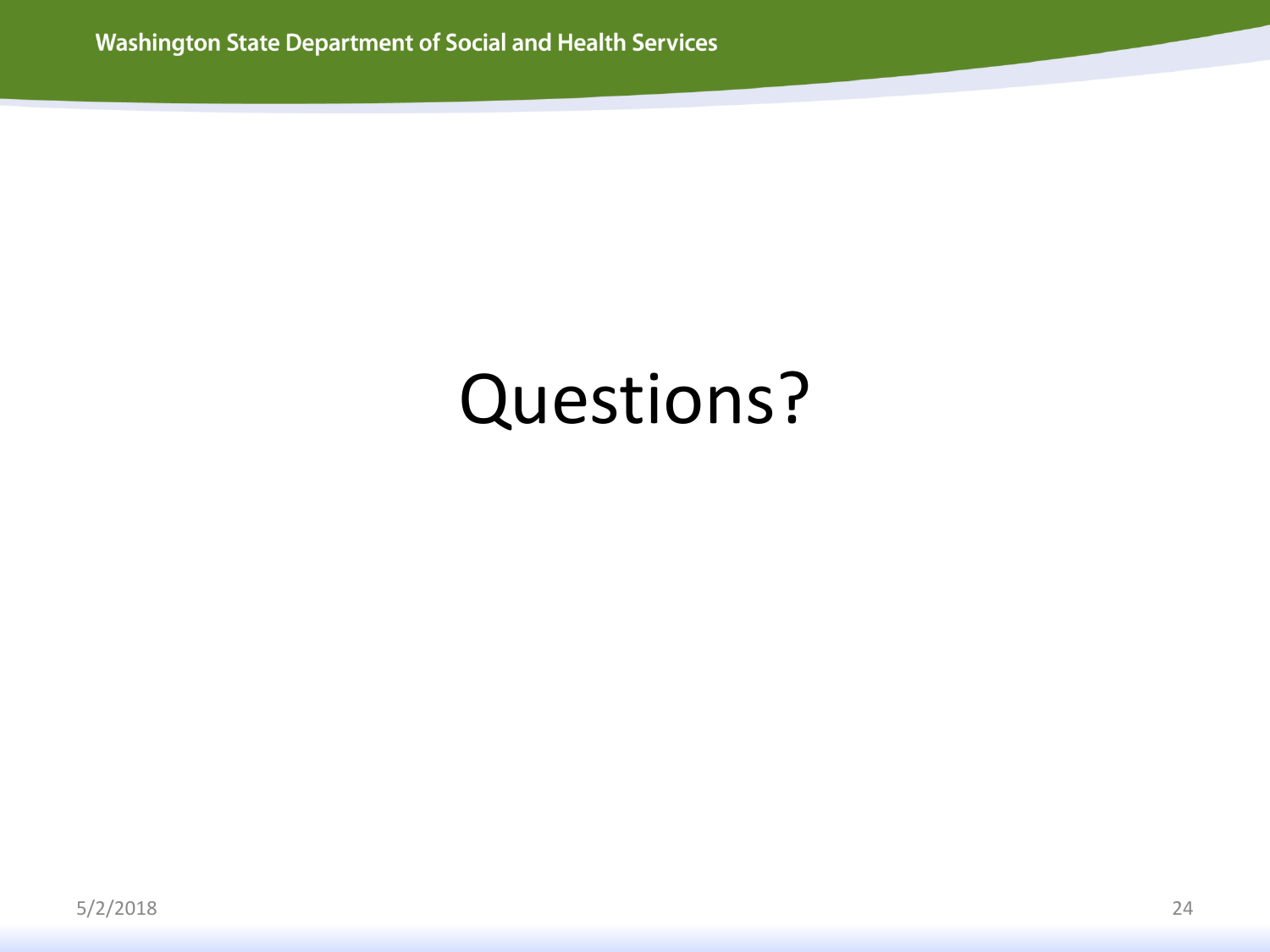### Question

Have you signed up to receive news and updates about the Consumer Directed Employer project through GovDelivery?

- A. Yes
- B. No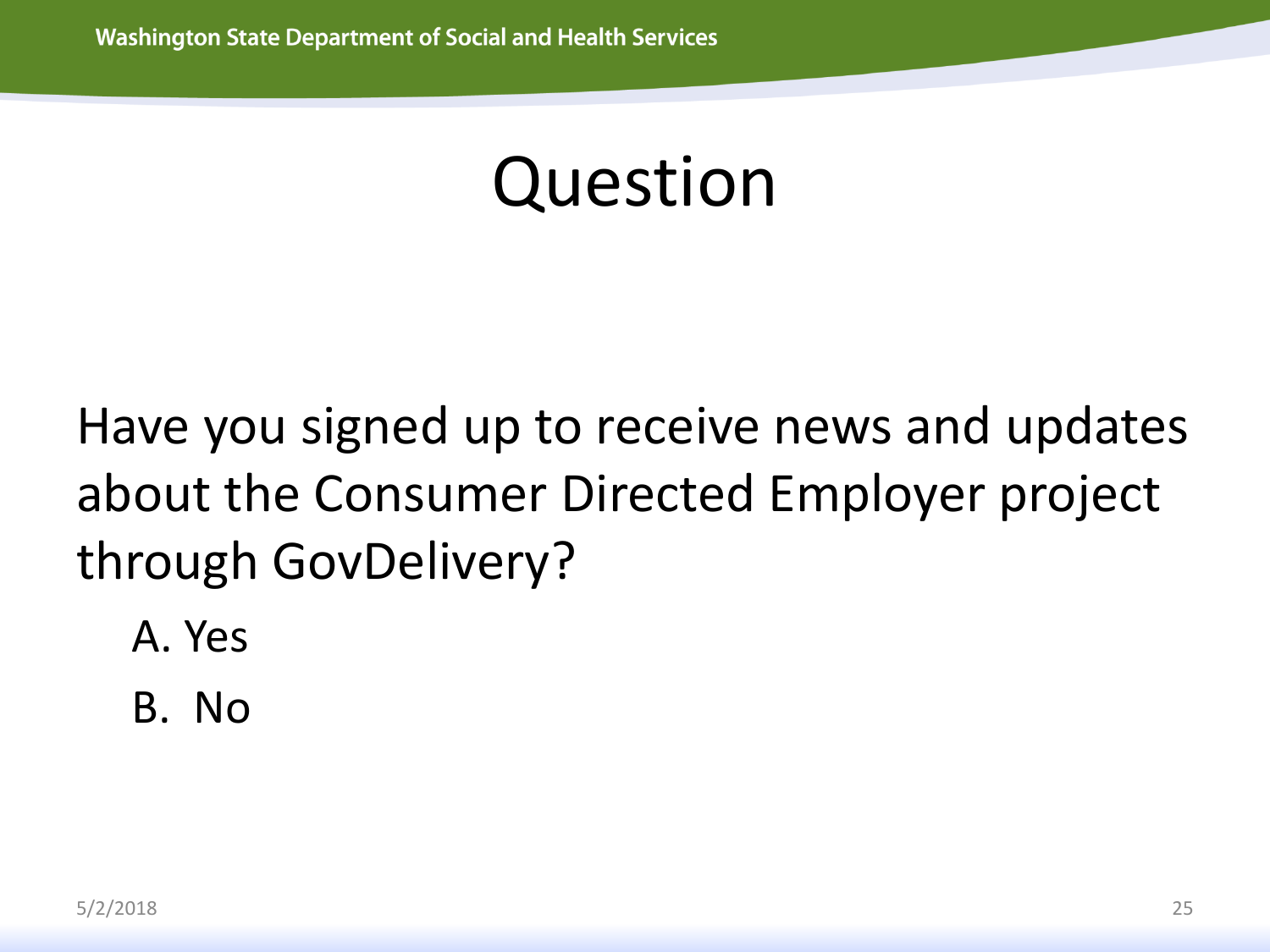# Stay Informed

#### Visit the CDE Website <https://www.dshs.wa.gov/altsa/cde>

#### Attend these Monthly Webinars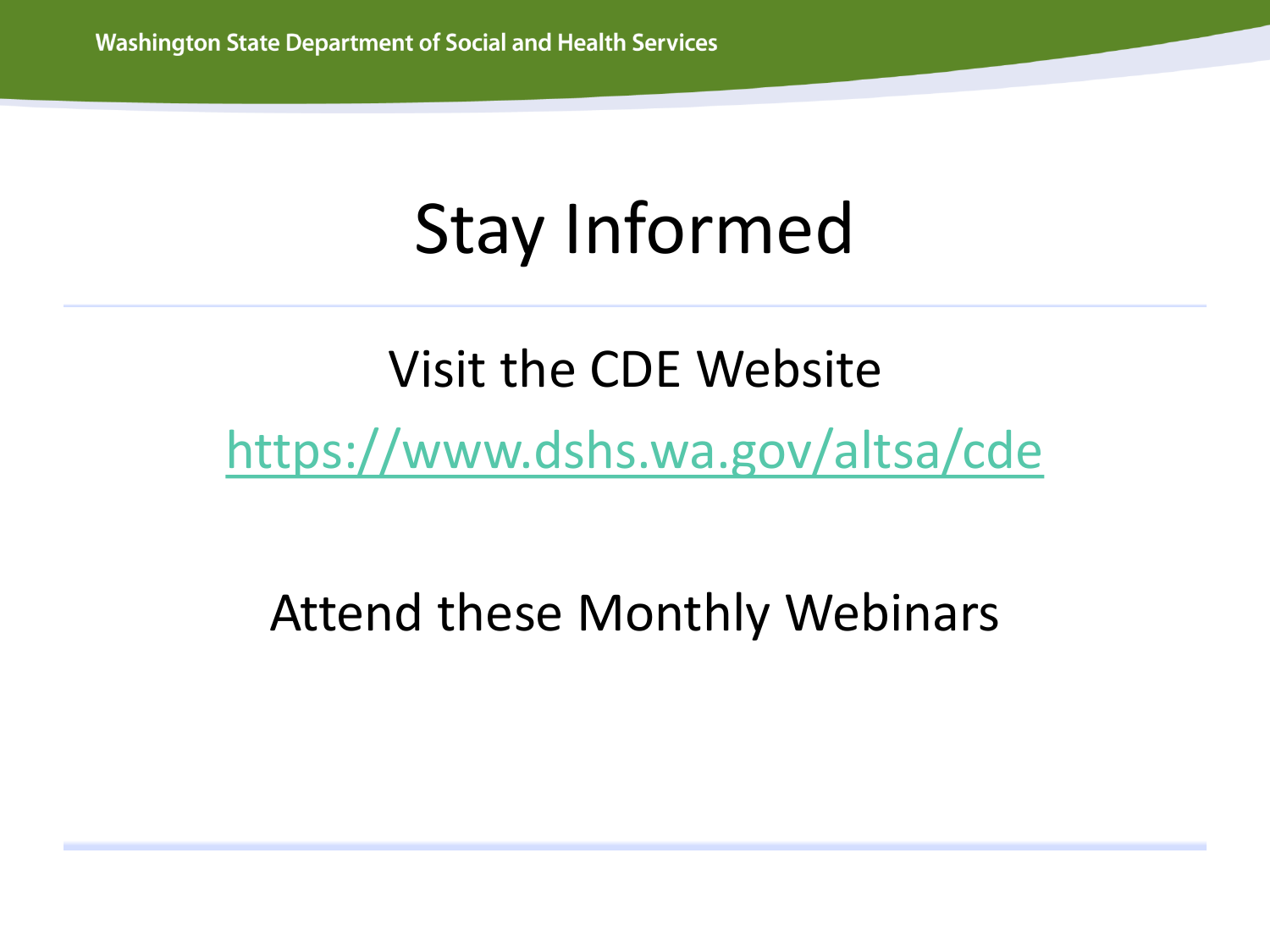# Stay Connected

#### Sign up for GovDelivery

[https://public.govdelivery.com/accounts/WADS](https://public.govdelivery.com/accounts/WADSHSALTSA/subscriber/new) HSALTSA/subscriber/new

Select *Consumer Directed Employer* under "News and Resources"